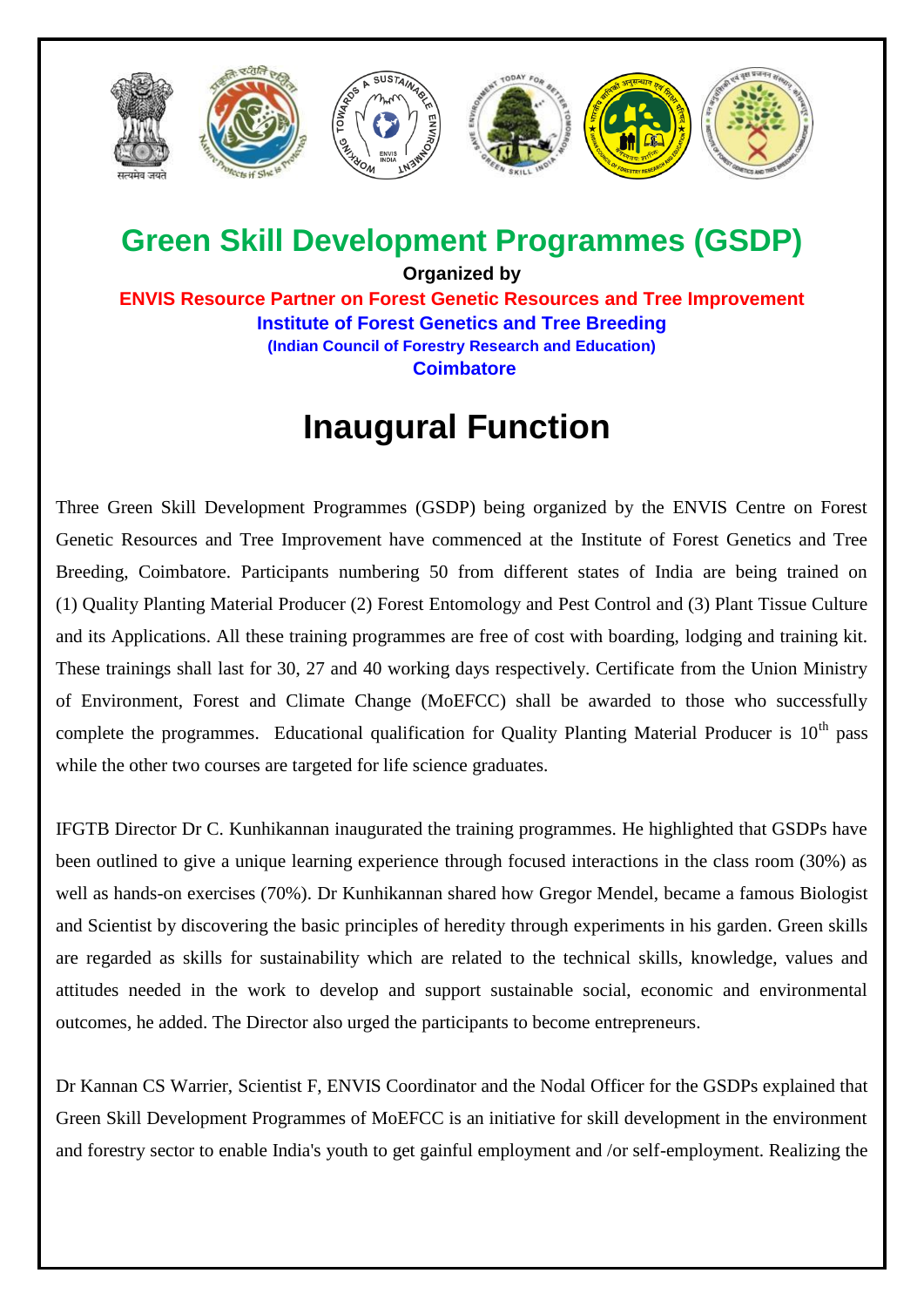demand for green skilled youth the GSDP has been conceptualised and developed in MoEFCC in consultation with the National Skill Development Agency, the nodal agency for synergising skill development initiatives in the country under the Ministry of Skill Development and Entrepreneurship. The programme endeavours to develop green skilled workers having technical knowledge and commitment to sustainable development which will help in the attainment of the Nationally Determined Contributions (NDCs), Sustainable Development Goals (SDGs), National Biodiversity Targets (NBTs) as well as Waste Management Rules (2016).

Dr Kannan CS Warrier, Dr John Prasanth Jacob and Dr Rekha R Warrier are the Training in Charges. Scientists and technical staff of the Institute and experts from other institutions are acting as resource persons. Dr S Vigneswaran, Programme Officer ENVIS proposed the vote of thanks.

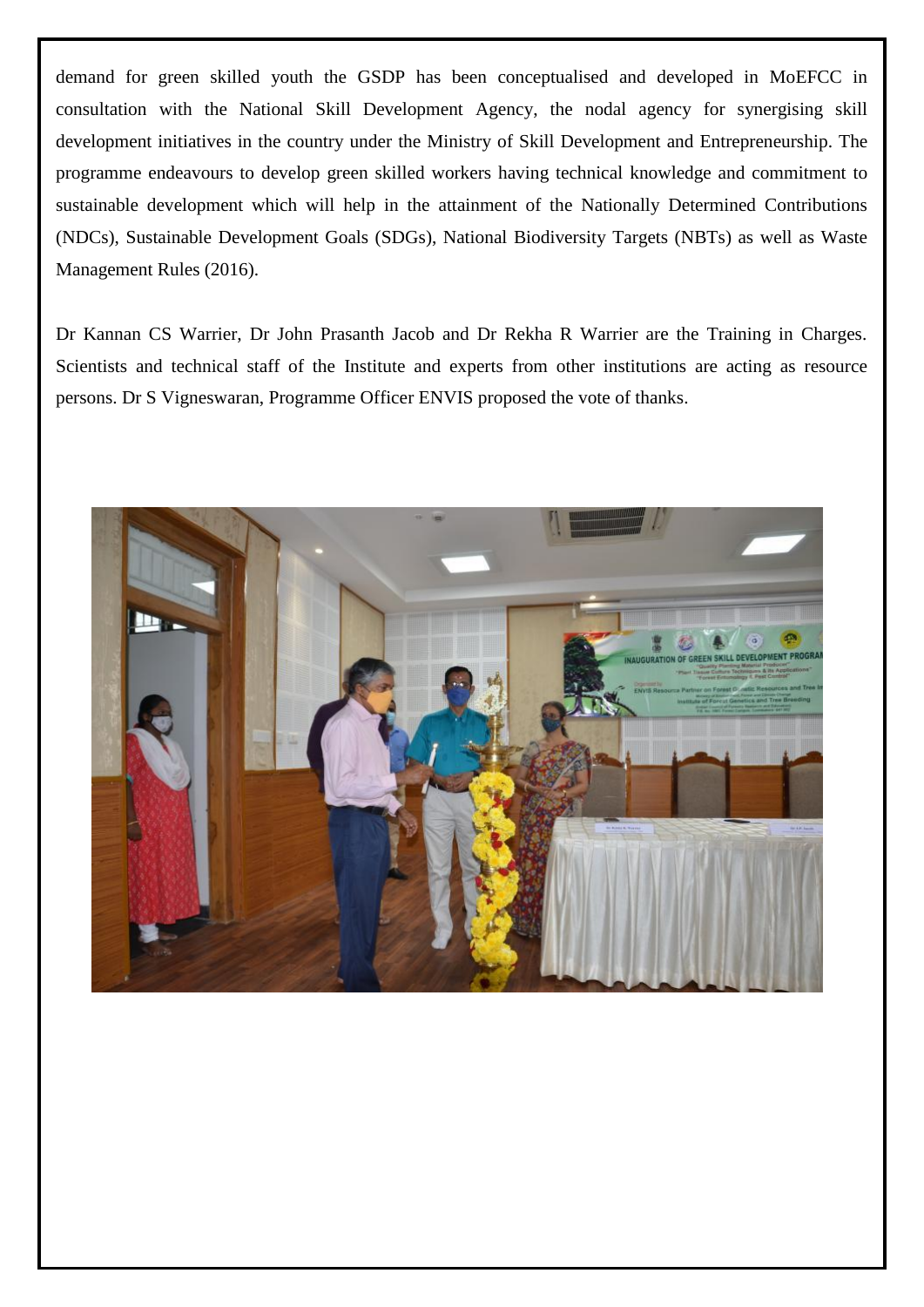

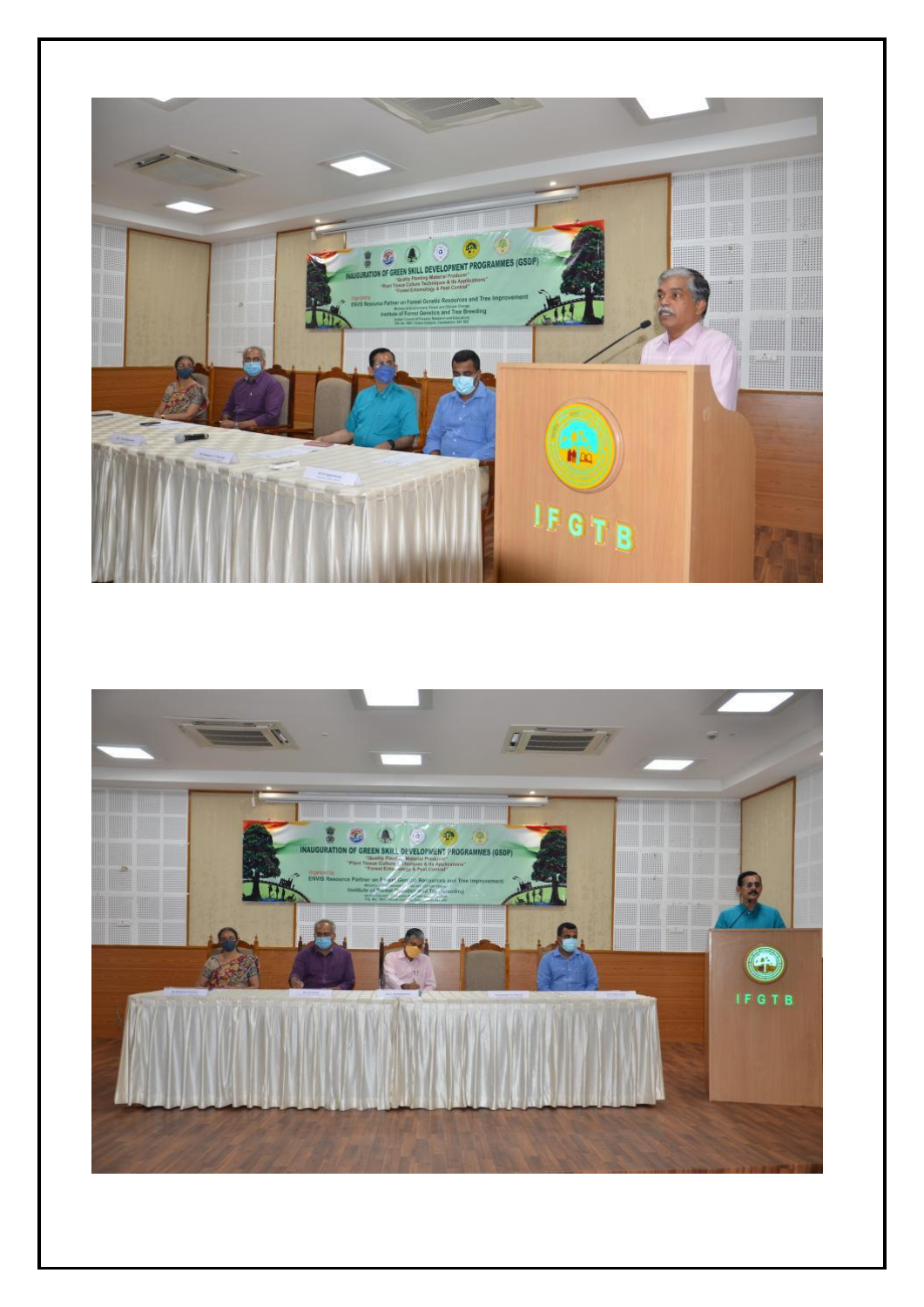